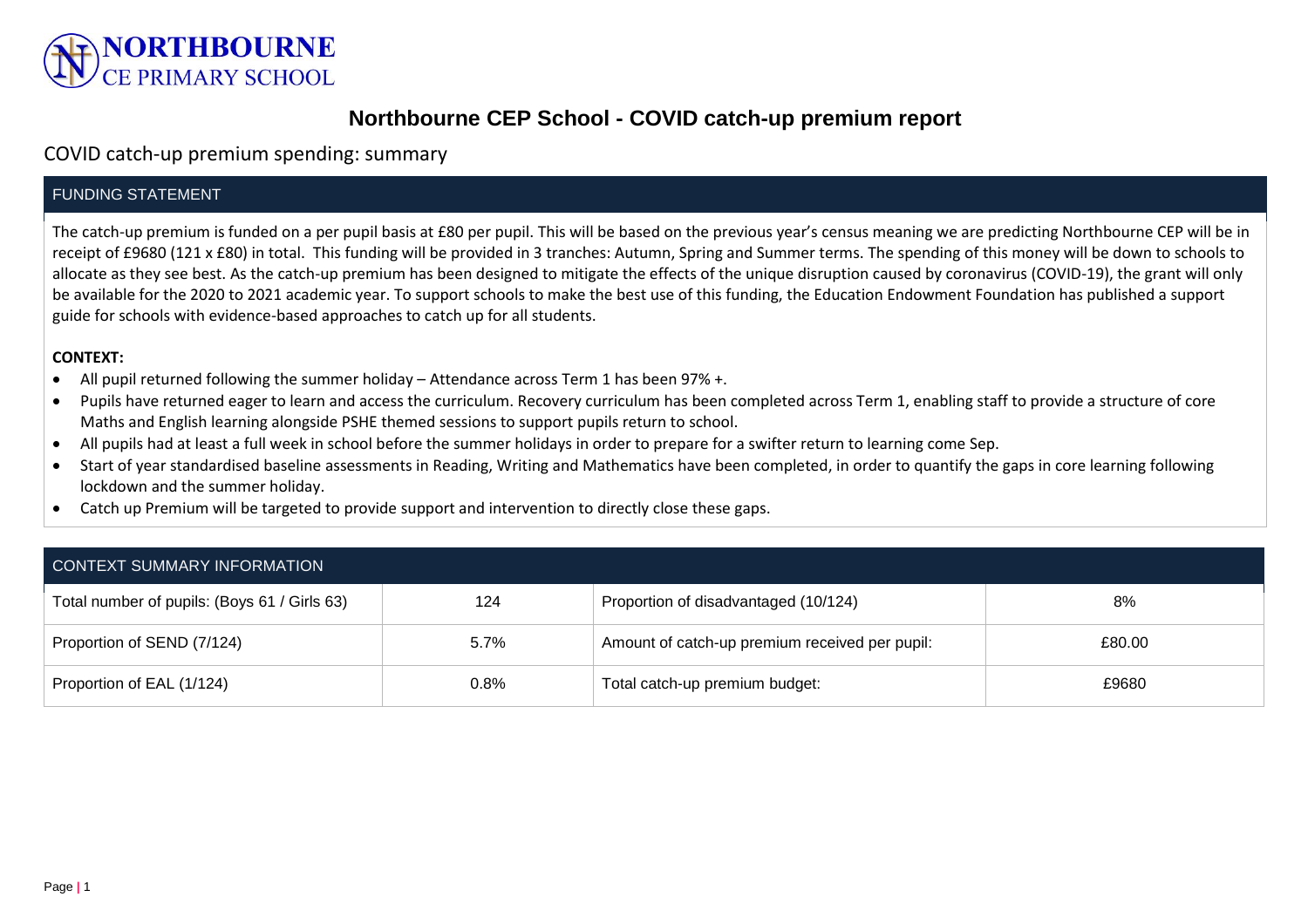#### STRATEGY STATEMENT

#### At Northbourne CEP School, catch up funding will be used in order to provide:

- Curriculum resources and materials that support "catch up" and closing of significant core learning gaps.
- Additional teaching staff to develop the outcomes of children who have been identified as needing "catch up" in their core learning.

#### There is one broad aims for the catch up funding at Northbourne CEP School:

Attainment and progress outcomes at end of 2020-21 for all year groups will be at least in line with national expectations.

#### Catch Up at Northbourne CEP School:

#### (For all children)

#### **Focus on consolidation of basic skills**.

 The core skills which enable successful learning will require increased curriculum time across all year groups. These include: handwriting, spelling of high frequency words, basic sentence punctuation, times tables recall, basic fact recall of the four operations and reading skills relevant to age.

#### **Additional lesson time on core teaching**.

Reading, writing and maths teaching will require increased teaching time in order to cover missed learning.

#### **Particular focus on early reading and phonics**.

Phonics in Yr 1 and Yr 2 will require increased teaching time in order to cover missed learning.

#### **Assessment of learning and of basic skills to identify major gaps**.

Teachers will work to identify gaps in learning and adapt teaching accordingly.

#### (For some children)

#### **Additional support and focus on basic core skills**.

Supported by additional staffing, utilising catch up premium – dependent on need as identified through ongoing assessment.

#### **Additional time to practice basic skills**.

 This again will be dependent on need of children in order to re-establish good progress in the essentials (phonics and reading, increasing vocabulary, writing and mathematics) and there will be flexibility on timetables to allow this.

#### Catch up at Northbourne CEP School IS NOT:

- Cramming missed learning
- Pressuring children and families into rapid learning
- Teachers time spent highlighting missed objectives
- Teachers time spent ticking off assessment points and extra tracking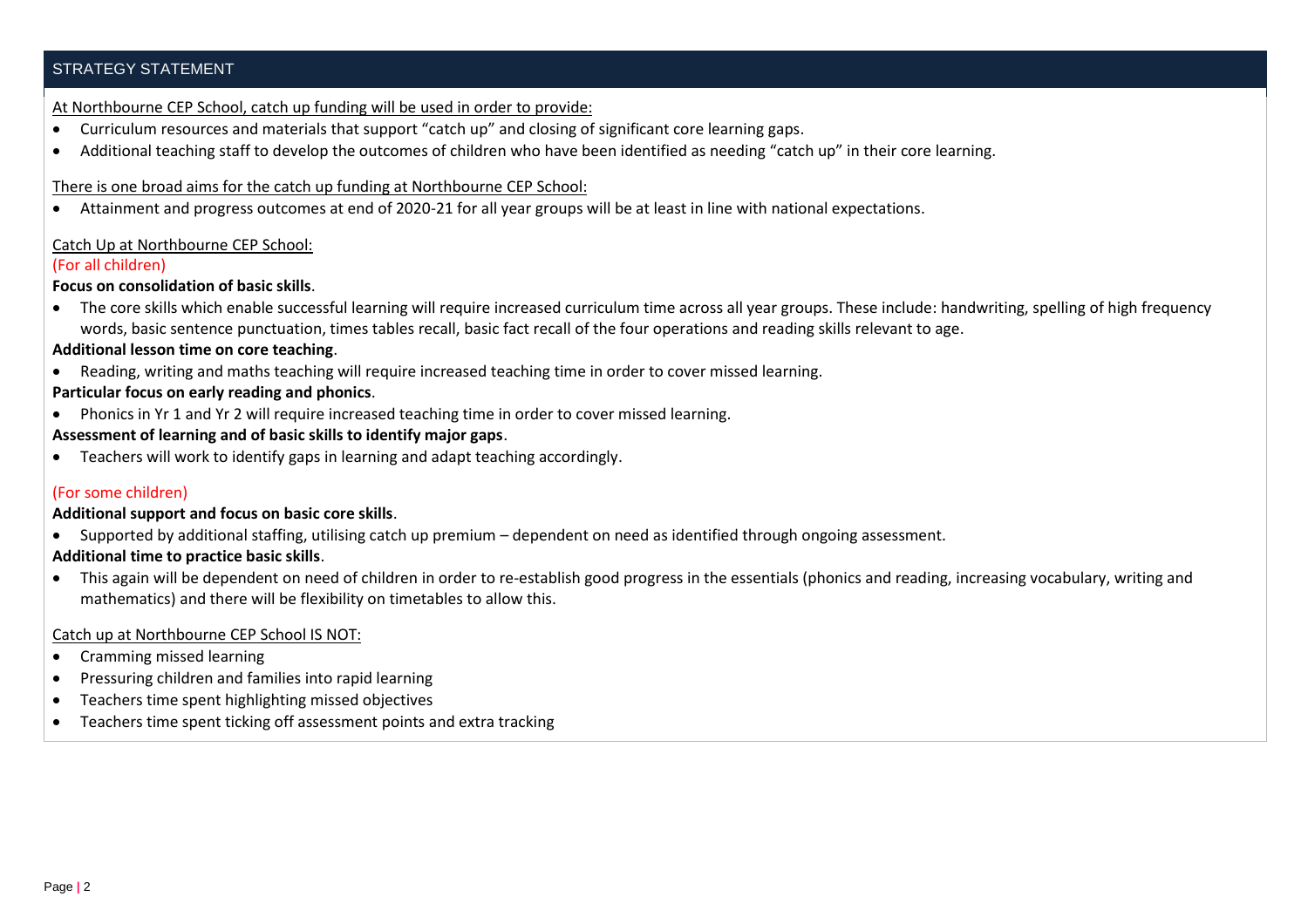# **Planned expenditure of catch-up funding**

| Quality First Teaching - delivered by all staff through the curriculum                                                                                                                                                                                                                                                                                                                                                                                                                                    |                                                                                                                                                                                              |                                                                                                                                                                                                                                                                                                                                                                                                                                                                                                          |                                                     |                        |                                                                      |
|-----------------------------------------------------------------------------------------------------------------------------------------------------------------------------------------------------------------------------------------------------------------------------------------------------------------------------------------------------------------------------------------------------------------------------------------------------------------------------------------------------------|----------------------------------------------------------------------------------------------------------------------------------------------------------------------------------------------|----------------------------------------------------------------------------------------------------------------------------------------------------------------------------------------------------------------------------------------------------------------------------------------------------------------------------------------------------------------------------------------------------------------------------------------------------------------------------------------------------------|-----------------------------------------------------|------------------------|----------------------------------------------------------------------|
| Objective                                                                                                                                                                                                                                                                                                                                                                                                                                                                                                 | Intended outcome and<br>success criteria                                                                                                                                                     | <b>Actions</b>                                                                                                                                                                                                                                                                                                                                                                                                                                                                                           | <b>Monitoring</b>                                   | <b>Staff lead</b>      | When will you<br>review this?                                        |
| Phonics to be<br>$\bullet$<br>delivered daily<br>in EYFS, Yr 1 and<br>Yr 2<br>Daily reading<br>$\bullet$<br>lessons in all<br>year groups<br>Handwriting<br>$\bullet$<br>practice<br>Writing rich<br>topic lessons<br>Maths to focus<br>$\bullet$<br>on White Rose<br>Recovery Plans,<br>strengthening<br>the four basic<br>operations<br>PE curriculum to<br>$\bullet$<br>focus on fitness<br>Forest School to<br>$\bullet$<br>focus on<br>collaboration,<br>team building<br>and confidence<br>boosting | All children have access<br>to quality first teaching,<br>securing sound<br>behaviours for learning,<br>high expectations and<br>consistent application<br>of basic core learning<br>skills. | Establish what they know and what<br>needs building on - use the key<br>objectives and gap analysis tool - have<br>they got them and if not how to<br>address? Cross reference year group<br>objectives.<br>Make all learning expectations clear,<br>provide clear feedback during and after<br>lessons.<br>Scaffold and model the task and the<br>skills required to achieve learning.<br>Encourage and support a "growth<br>mindset", celebrate good behaviours for<br>learning, at every opportunity. | Work scrutiny<br>Pupil voice<br>Lesson observations | HT.<br>Subject leaders | Data collection<br>points:<br>T <sub>2</sub><br>T4<br>T <sub>6</sub> |
| Total catch up funding budgeted cost:                                                                                                                                                                                                                                                                                                                                                                                                                                                                     |                                                                                                                                                                                              |                                                                                                                                                                                                                                                                                                                                                                                                                                                                                                          |                                                     | £0                     |                                                                      |
|                                                                                                                                                                                                                                                                                                                                                                                                                                                                                                           |                                                                                                                                                                                              |                                                                                                                                                                                                                                                                                                                                                                                                                                                                                                          |                                                     |                        |                                                                      |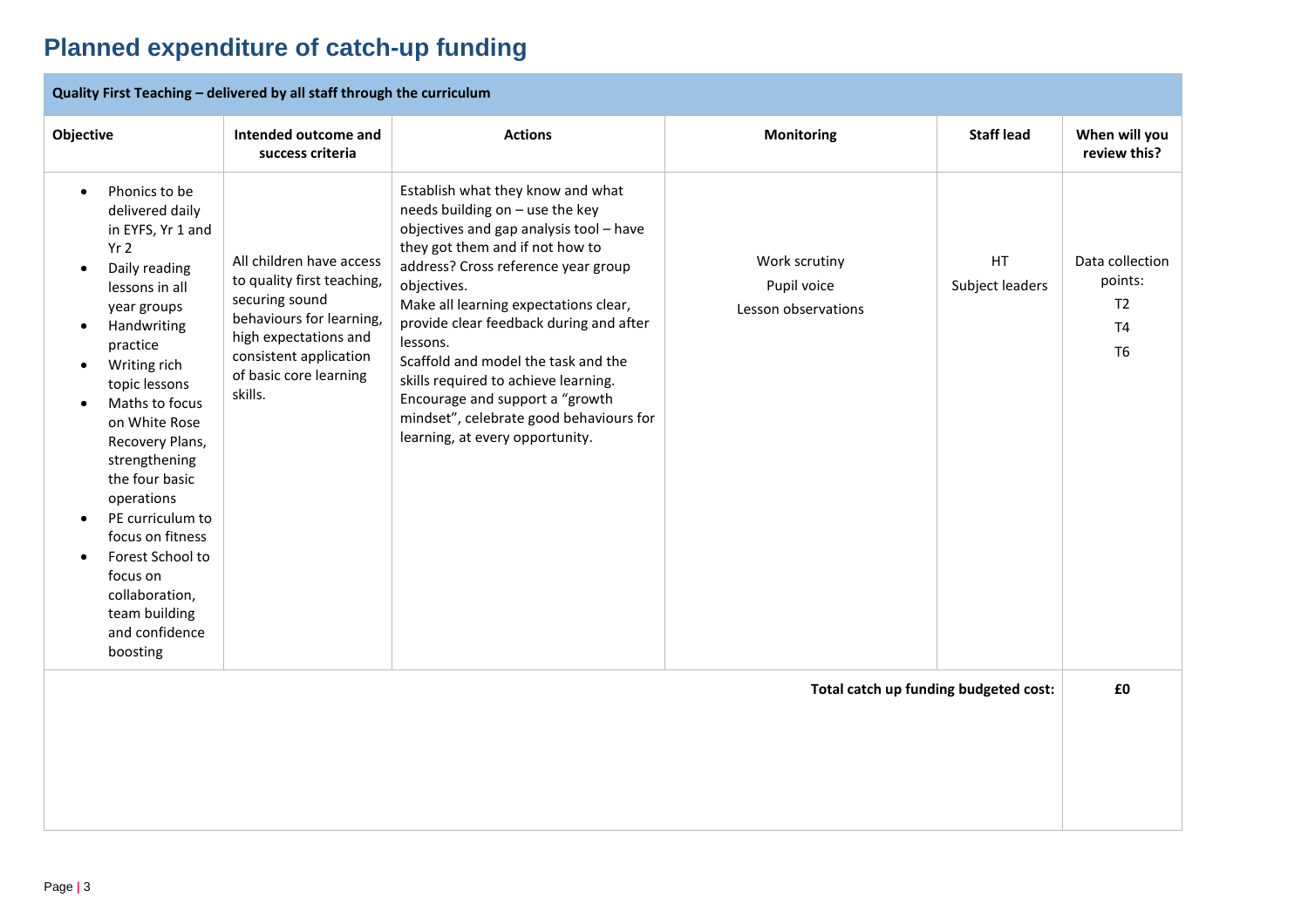| Targeted support - Catch up funded                                                                                           |                                                                                            |                                                                                                                                                                                                                            |                                                        |                               |                               |  |
|------------------------------------------------------------------------------------------------------------------------------|--------------------------------------------------------------------------------------------|----------------------------------------------------------------------------------------------------------------------------------------------------------------------------------------------------------------------------|--------------------------------------------------------|-------------------------------|-------------------------------|--|
| Objective                                                                                                                    | Intended outcome and<br>success criteria                                                   | <b>Actions</b>                                                                                                                                                                                                             | <b>Monitoring</b>                                      | <b>Staff lead</b>             | When will you<br>review this? |  |
| Focus on basic core skills<br>in R, W and M (inc.<br>Phonics)                                                                | The gaps are closed as<br>quickly as possible to<br>allow access to main<br>class teaching | Intense and time limited<br>Catch up should focus on key<br>knowledge and concepts<br>Children need opportunity to practice<br>what they are learning and show they<br>understand.<br>Quality first teaching interventions | Through class planning, provision maps,<br>assessments | HT<br>SENco<br>Class teachers | Termly                        |  |
| Identification and<br>purchase of resources,<br>directly linked to gap<br>analysis, to support all<br>pupils in closing gaps |                                                                                            |                                                                                                                                                                                                                            |                                                        |                               |                               |  |
| Additional time to<br>practice skills via<br>additional intervention /<br>small group opportunities                          |                                                                                            |                                                                                                                                                                                                                            |                                                        |                               |                               |  |
| Total catch up funding budgeted cost:                                                                                        |                                                                                            |                                                                                                                                                                                                                            |                                                        |                               | £9,680.00<br>(100%)           |  |
|                                                                                                                              |                                                                                            |                                                                                                                                                                                                                            |                                                        |                               |                               |  |
|                                                                                                                              |                                                                                            |                                                                                                                                                                                                                            |                                                        |                               |                               |  |
|                                                                                                                              |                                                                                            |                                                                                                                                                                                                                            |                                                        |                               |                               |  |
|                                                                                                                              |                                                                                            |                                                                                                                                                                                                                            |                                                        |                               |                               |  |
|                                                                                                                              |                                                                                            |                                                                                                                                                                                                                            |                                                        |                               |                               |  |
|                                                                                                                              |                                                                                            |                                                                                                                                                                                                                            |                                                        |                               |                               |  |
|                                                                                                                              |                                                                                            |                                                                                                                                                                                                                            |                                                        |                               |                               |  |